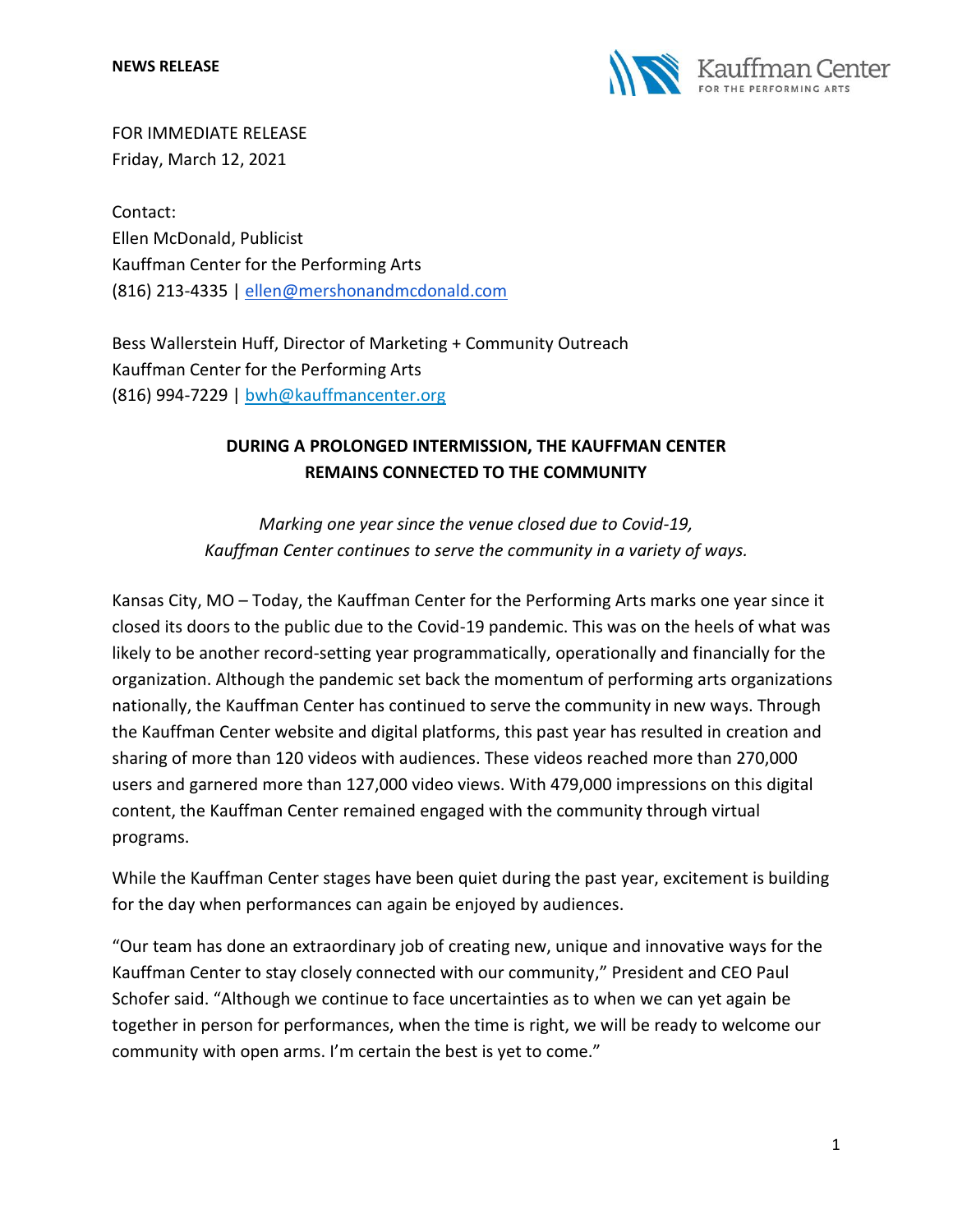

Over the past year, the Kauffman Center launched several programs and initiatives to connect with various segments of the community and continues to create new and inventive ways to keep the organization engaged with patrons, students, donors and artists.

## **EDUCATION OUTREACH**

As schools moved to online learning classrooms, the Kauffman Center provided new FREE virtual resources to keep students and teachers connected to the performing arts. While more than 30,000 students normally visit the Kauffman Center annually for student matinee programs, student-centric virtual content garnered more than 24,000 views. Some of this content was sent directly to teachers to share with their classrooms. These students and teachers have had the opportunity to engage with additional virtual content from the Kauffman Center – making our programs remotely accessible to young audiences. Virtual content included:

- Strings duo and *Kauffman Center Presents* series artists **Black Violin** presented a virtual concert and Q&A session that reached an estimated 20,774 viewers in February of 2021.
- *National Geographic Live* photographers Anand Varma and Prasenjeet Yadav presented a virtual student matinee program that featured in-depth conversations about our natural world that was shared with nearly 5,000 educators.
- Kauffman Center launched a new virtual **[Backstage Intensive](https://www.kauffmancenter.org/open-doors/spotlight-on-youth/)** program that connects technical theater students to the many facets of behind the curtain operations. Complete with videos and classroom activities, students get hands-on education on theater lighting, sound and more. This program is made possible by a grant from Cerner Charitable Foundation.
- Our first ever **[virtual Future Stages Festival](https://www.kauffmancenter.org/open-doors/future-stages-festival/)** showcased hundreds of Kansas City's talented young performing artists. Community partners and Kauffman Center staff provided an abundance of fun and educational family-friendly at-home activities. 79 videos and 39 activity pages created by 36 youth performance groups, 23 community partners and 14 Kauffman Center staff members reached over 6,680 views.
- A newly created *Julia Irene Kauffman Casavant Organ, Opus 3875 Classroom Guide* was created and distributed to schools. The guide included organ facts, discussion questions and vocabulary practice for teachers to use and share with students. The guide accompanied a six-part video performance series featuring Organ Conservator Jan Kraybill.

# **STAYING CONNECTED VIRTUALLY**

The Kauffman Center looked to build community relationships with a host of virtual initiatives to provide fun, entertaining and interactive content through the organization's digital channels. A few highlights include: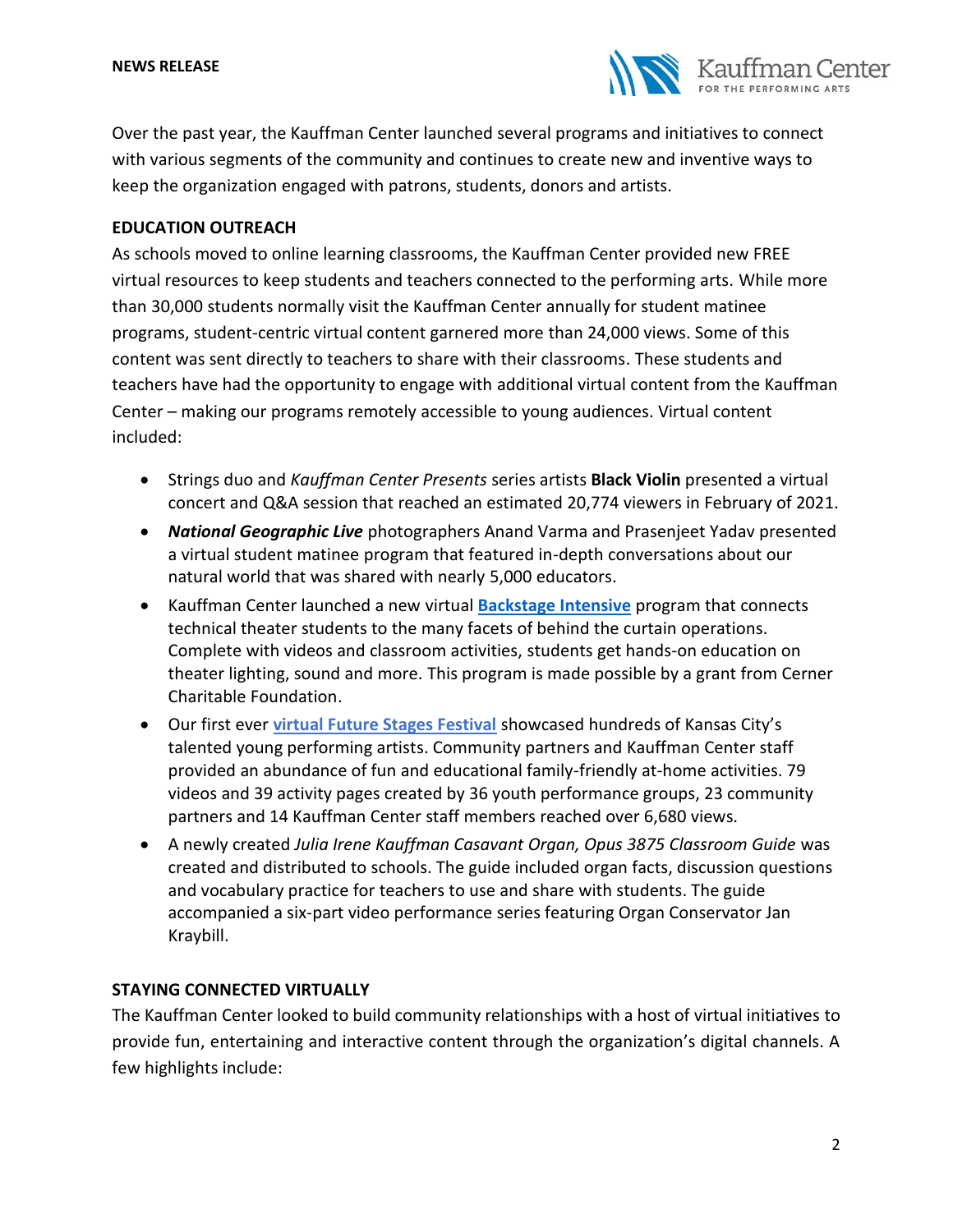

#### **SOCIAL MEDIA CAMPAIGNS**

- *Fun Fact Friday* Sharing interesting facts about our building, programs and history.
- *Kansas City Strong*  Paying tribute to the first responders and essential workers on the front lines of the pandemic.
- *Trivia Tuesday* Engaging the community with trivia about the Kauffman Center.
- *Talented KC* Turning our social media channels into a virtual stage for the community to share their talents online.
- *#KCFavePhoto –* Providing an opportunity for our community to share their favorite pictures of the Kauffman Center through social media. More than **[200 pictures of](https://www.instagram.com/explore/tags/kcfavephoto/)  [the Kauffman Center](https://www.instagram.com/explore/tags/kcfavephoto/)** have now been submitted.

#### **COMMUNITY PARTNERSHIPS**

Developing partnerships with area organizations and artists, the Kauffman Center shared its virtual stage by developing new interactive videos and activities that provide FREE entertainment for the whole family. Examples include:

- **[Halloween videos](https://www.kauffmancenter.org/news/bubble-bubble-toil-and-trouble/)** developed in partnership with the **Mesner Puppet Theater** shed a little (ghost) light on several well-known theater superstitions with a virtual four-part series of spooky family-friendly stories told by puppet, Scary Mary Bumbershoot from inside the Kauffman Center.
- A "wildly" clever video featuring several **[lovable critters visiting the Kauffman Center](https://www.kauffmancenter.org/news/while-the-artists-are-away-the-animals-will-play/)**, created in partnership with the **Kansas City Zoo**.
- A *Behind the Curtain* video series highlighting some of the unique inner workings of the Kauffman Center's operations, including *[Stringing Holiday Lights](https://www.facebook.com/watch/?v=228033055414175)*, which provides a glimpse of how the rope lights are added to the building's cables to add to the merriment and joy of the holiday season; and *[Washing the Building](https://www.facebook.com/KauffmanCenter/videos/677572519799026)*, which shows how our building's beautiful exterior stays pristine with the help of washers that safely do their work up to 151 feet in the air.
- Local painter and muralist **Vania Soto** brought her talents to the Kauffman Center with a video of her creating a **[Day of the Dead painting](https://www.youtube.com/watch?v=WUhrZZHWus8)** in Brandmeyer Great Hall while explaining the traditions of this Mexican holiday and what it means to her; and a **[Kauffman Center watercolor painting tutorial](https://www.youtube.com/watch?v=5v6ZgHLzwGY)** video producing a recognizable painting of the Kauffman Center.
- **A three-part [DIY craft series](https://www.kauffmancenter.org/news/painting-and-crafting-with-the-kauffman-center/)** inspired by the Kauffman Center, developed in partnership with **ScrapsKC,** a local non-profit creative reuse center.
- FREE **[Virtual Trivia Nights](https://www.kauffmancenter.org/trivia/)**, in which participants compete against fellow trivia lovers to puzzle out questions about the Kauffman Center, its history, the performing arts and Kansas City.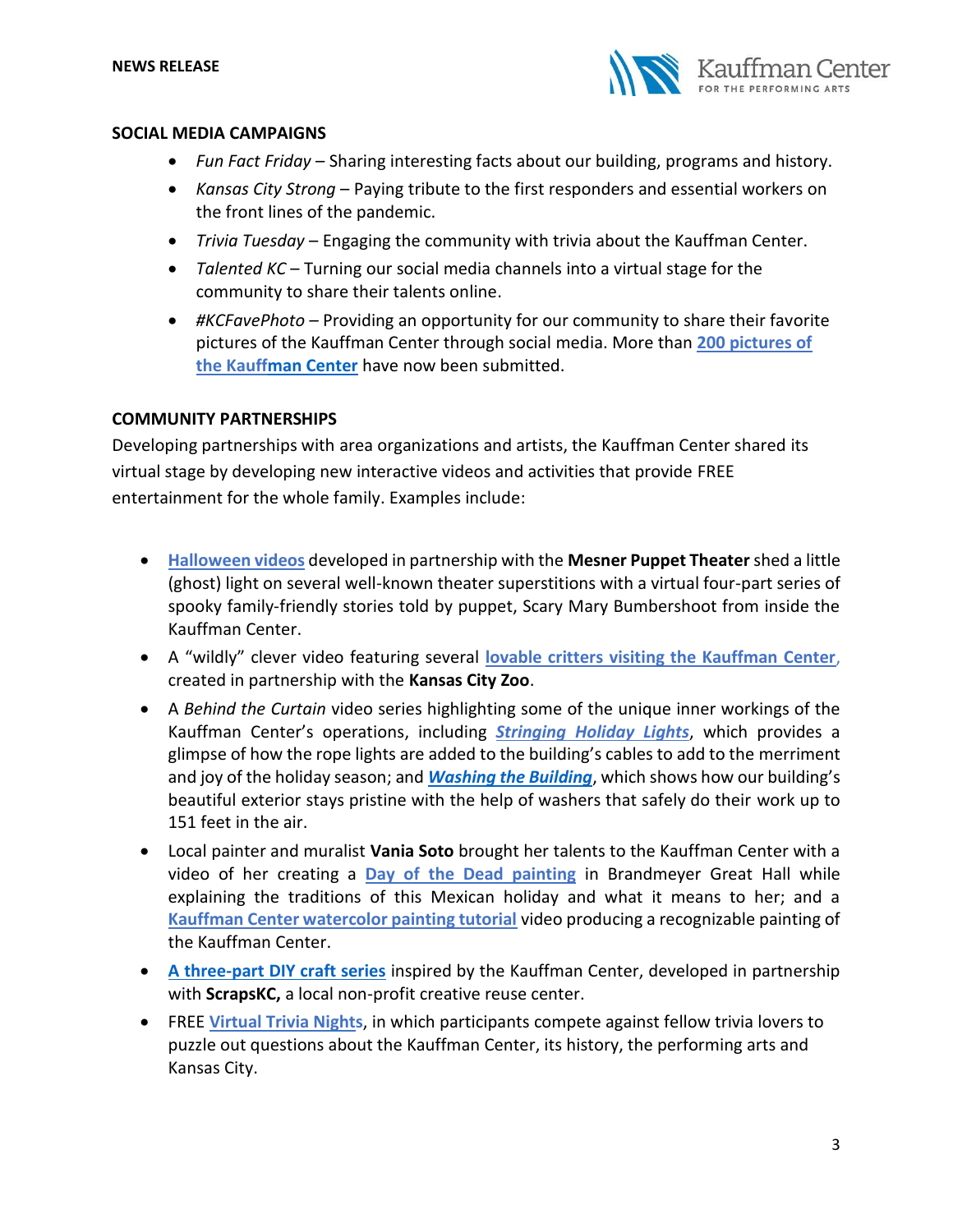

## **VIRTUAL PROGRAMMING**

Providing quality performing arts experiences online took center stage as the Kauffman Center shared virtual concerts with at-home audiences.

- The Kauffman Center rang in New Year's Eve with **Pink Martini's** "Good Riddance 2020" concert featuring fan favorites and holiday classics streamed to at-home audiences.
- The Kauffman Center's own Grammy-nominated Organ Conservator, **Jan Kraybill**, performed a six-part online **[organ concert series](https://www.youtube.com/user/KauffmanCenter)**. These videos were shared with educators along with a newly created *Julia Irene Kauffman Casavant Organ, Opus 3875 Classroom Guide* complete with organ facts and vocabulary which was part of our education outreach initiatives.
- The Kauffman Center, in partnership with **PNC Bank, ArtsKC** and the **Power & Light District**, celebrated National Arts & Humanities Month in November by providing virtual performances from several artists (shown in this **[teaser](https://www.facebook.com/KCPowerLightDistrict/videos/1554109978108734)**) previously featured in the PNC Pop-Up series at the Kauffman Center, including **Calvin Arsenia, Hermon Mehari, Beau Bledsoe, Kelly Hunt, Jake Wells, Eboni Fondren, Barnaby Bright and Eems**.
- To stay connected to the Kauffman Center's loyal season and single ticket holders, a virtual four-part *National Geographic Live* series was launched in February. Speaker events were offered for a one-time viewing experience to ticket holders. Livestream events were also shared with social service agencies through the Kauffman Center's *Community Ticket* program.
- To stay connected to our Spotlight Members, a holiday performance was livestreamed from the stage of Muriel Kauffman Theatre in December featuring local talent **Casi Joy**.
- Nine Kauffman-Center-inspired **[Spotify playlists](https://www.kauffmancenter.org/news/spotify-playlists/)** highlighted the music of numerous artists that have performed on the Muriel Kauffman Theatre and Helzberg Hall stages over the years, ranging from **Aretha Franklin** and **Tony Bennett** to the Best of the Symphony, Opera and Ballet.

# **TAKING THE KAUFFMAN CENTER HOME**

This past year included the launch of several new ways for the community to enjoy the Kauffman Center at home.

- Since October 2020, the Kauffman Center has offered the **[Dining Experience:](https://www.kauffmancenter.org/the-center/dining-at-home/) At Home** with special, seasonal three-course menu offerings. The Dining Experience: At Home features award-winning Executive Chef Laura Comer's delectable culinary creations.
- **[Charlie Hustle and Kauffman Center teamed up to debut a new line](https://www.charliehustle.com/collections/communitees#utm_source=Various&utm_medium=Various&utm_campaign=REF_20210101_Kauffman&utm_content=2021%20Communi-Tee)** of shirts and a commemorative pin. As part of the Charlie Hustle's Communi-Tees program, a portion of the proceeds from every Charlie Hustle Kauffman Center shirt or pin helps support the